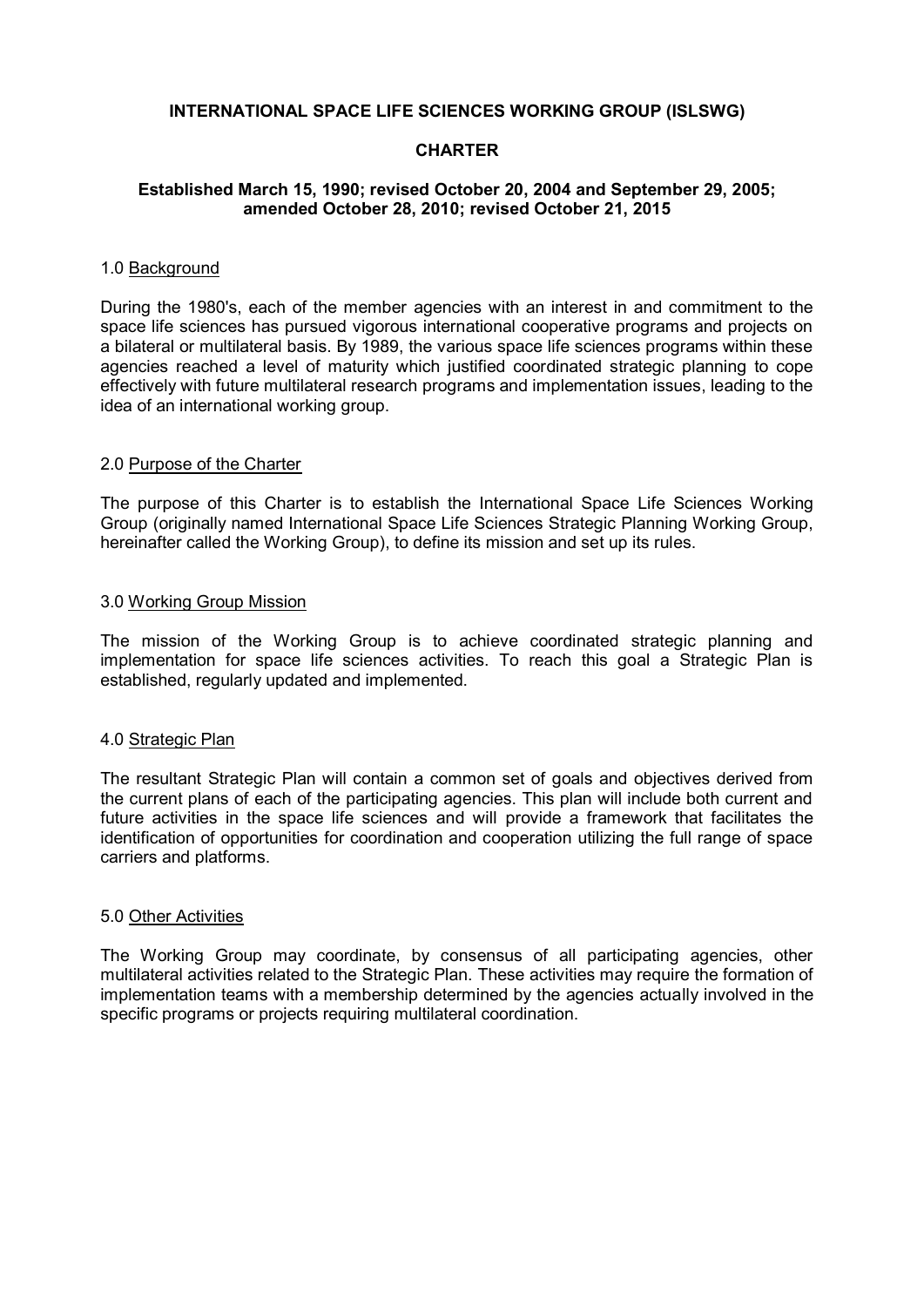# 6.0 Scope of the Charter

This Charter is applicable to those agencies which agree to participate in this Working Group by signature, contribute to the development of the Strategic Plan and/or its regular update, and seek the implementation of the cooperative programs defined in this plan. This Charter is limited to those programs agreed upon and described in the Strategic Plan, and does not supersede any existing bilateral or multilateral agreements and/or ongoing projects of any participating agency.

# 7.0 Working Group Membership

Each agency participating in this Working Group will officially designate in writing up to two representatives to serve on this Working Group. The member agencies as of the effective date of this Charter in its revised form are the National Aeronautics and Space Administration (NASA), the European Space Agency (ESA), and the national space agencies of Canada, France, Germany, Italy, Japan, and the Ukraine. Changes in individual representation shall be effected by written notification from an authorized official of the Charter agency to the Working Group co-chairpersons.

Upon request, other governmental agencies with programs in the space life sciences will be considered for membership in this Working Group, as appropriate. Inclusion of new member agencies shall be effected by amendment of this Charter.

## 8.0 Working Group Chairpersons and Executive Secretary

The Working Group will have two co-chairpersons. One co-chairperson will be from NASA and the other rotated through the remainder of the membership on a schedule agreed to by the representatives on the Working Group. An Executive Secretary will be chosen annually by the Working Group. The Co-chairpersons are responsible for developing the agenda for each Working Group meeting, with the assistance of the Executive Secretary. The Executive Secretary is responsible for the preparation and distribution of the minutes of each meeting, and is supported in this activity by the agency hosting the meeting.

#### 9.0 Meetings

Meetings of the Working Group will in principle be held twice a year, and as determined by the Co-chairpersons. Meetings will be hosted on a rotating basis by each participating agency according to a schedule determined by the representatives on the Working Group.

Regular meeting attendance is strongly encouraged to ensure effective coordination among the Charter agencies. If a Charter agency fails to participate in two consecutive meetings of the full Working Group, the co-chairpersons will consult with that Charter agency regarding the desirability of continued participation in the Working Group.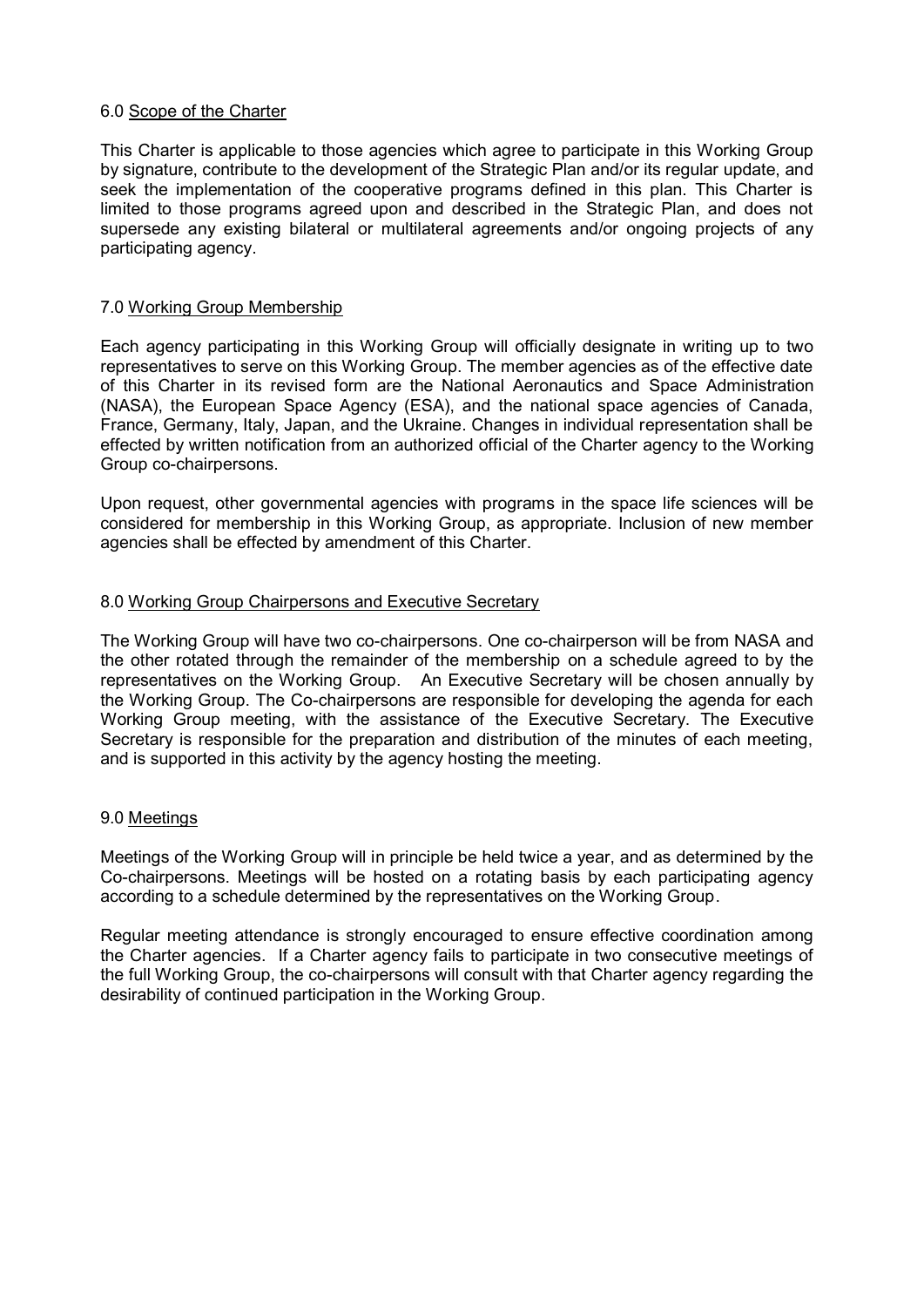## 10.0 Minutes

Minutes will be prepared by the Executive Secretary and distributed to the Working Group members no later than 45 days following each meeting. Each member agency is responsible for assuring that the minutes are reviewed by the appropriate agency personnel, and that additions, deletions, and corrections are returned to the Executive Secretary within 30 days of the receipt of the minutes. Approval of the minutes by the members will take place at the subsequent meeting.

## 11.0 Agency Coordination

The agency representatives to the Working Group are responsible for making certain that appropriate senior management personnel and relevant advisory committees, if any, from their agency are fully aware of the activities of the Working Group. The agency representatives are responsible for securing the necessary approvals for all such activities according to the rules and procedures of that agency.

## 12.0 Expenses

Each agency will bear the costs of discharging its respective responsibilities related to the activities of this Working Group without transfer of funds, including travel and subsistence of its own personnel as required to attend meetings.

## 13.0 Duration and Amendment of Charter

This Charter will become effective upon signature of at least four of the Charter agencies listed in Section 7.0 above. This Charter can be amended by written agreement of each Charter agency. This Charter will continue in effect for five (5) years from this effective date. After this period, the Charter may be renewed by amendment.

#### 14.0 Termination of Participation

An individual representative or Charter agency may terminate their participation in this Working Group with 90 days prior written notification to the co-chairpersons.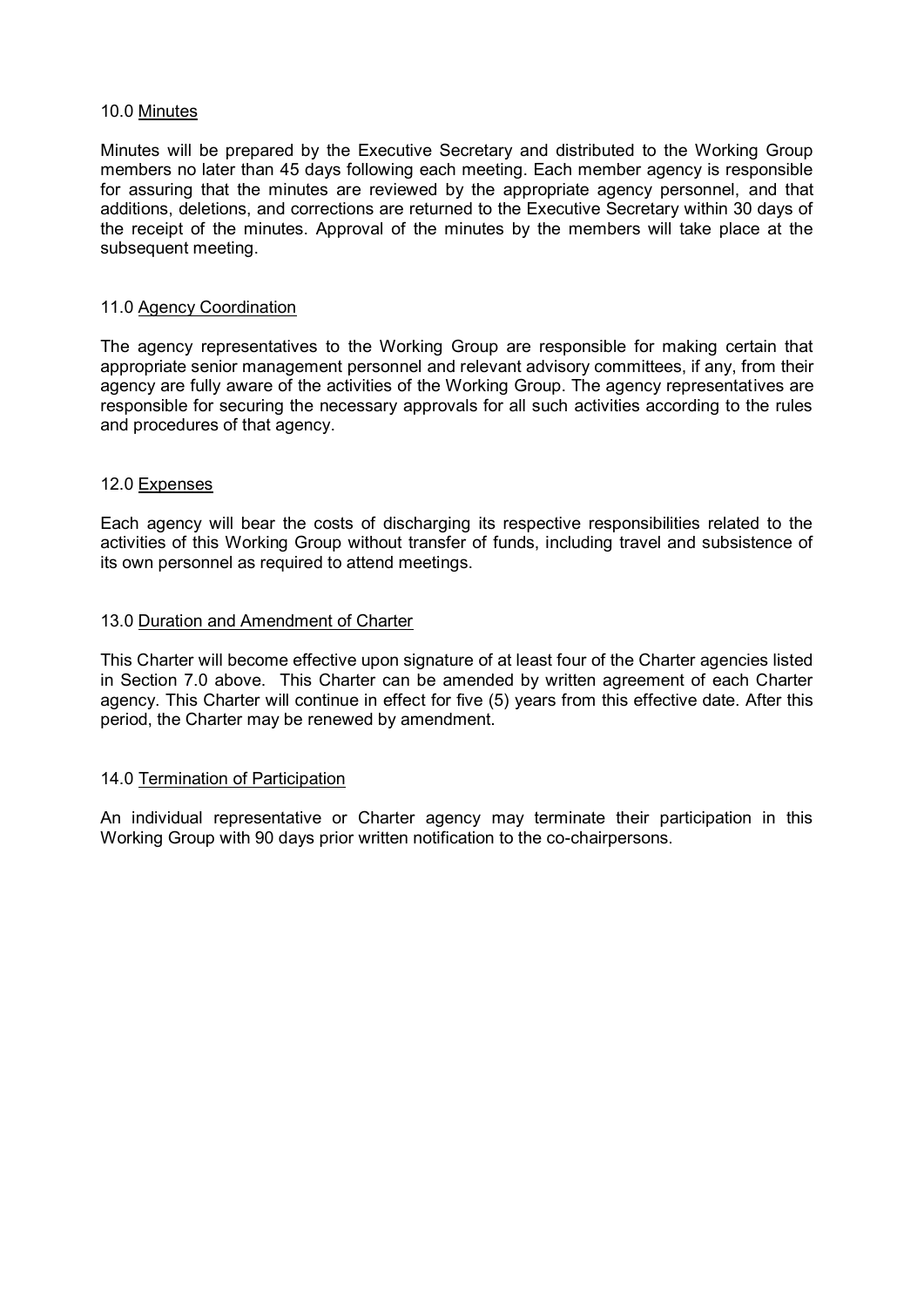# **INTERNATIONAL SPACE LIFE SCIENCES WORKING GROUP (ISLSWG) CHARTER SIGNATORIES**

| For the Agenzia Spaziale Italiana (ASI):                    |      | For the European Space Agency (ESA):                             |      |
|-------------------------------------------------------------|------|------------------------------------------------------------------|------|
| Dr. Jean Sabbagh                                            | Date | Dr. Jason Hatton                                                 | Date |
|                                                             | Date | Dr. Jennifer Ngo-Anh                                             | Date |
| For the Centre National d'Etudes Spatiales<br>$(CNES)$ :    |      | For the Japan Aerospace<br>Exploration<br>Agency (JAXA):         |      |
| Dr. Francois Spiero                                         | Date | Dr. Satoshi Furukawa                                             | Date |
| Dr. G. Gauquelin-Koch                                       | Date | Dr. Masaki Shirakawa                                             | Date |
| For the Canadian Space Agency (CSA):                        |      | For the National Aeronautics and Space<br>Administration (NASA): |      |
| Dr. Nicole Buckley                                          | Date | Dr. William Paloski                                              | Date |
| Mr. Luc Lefebvre                                            | Date | Dr. Marshall Porterfield                                         | Date |
| For the Deutsches Zentrum für Luft- und<br>Raumfahrt (DLR): |      | For the State Space Agency of Ukraine<br>$(SSAU)$ :              |      |
| Dr. Peter Gräf                                              | Date |                                                                  | Date |
| Dr. Markus Braun                                            | Date |                                                                  | Date |